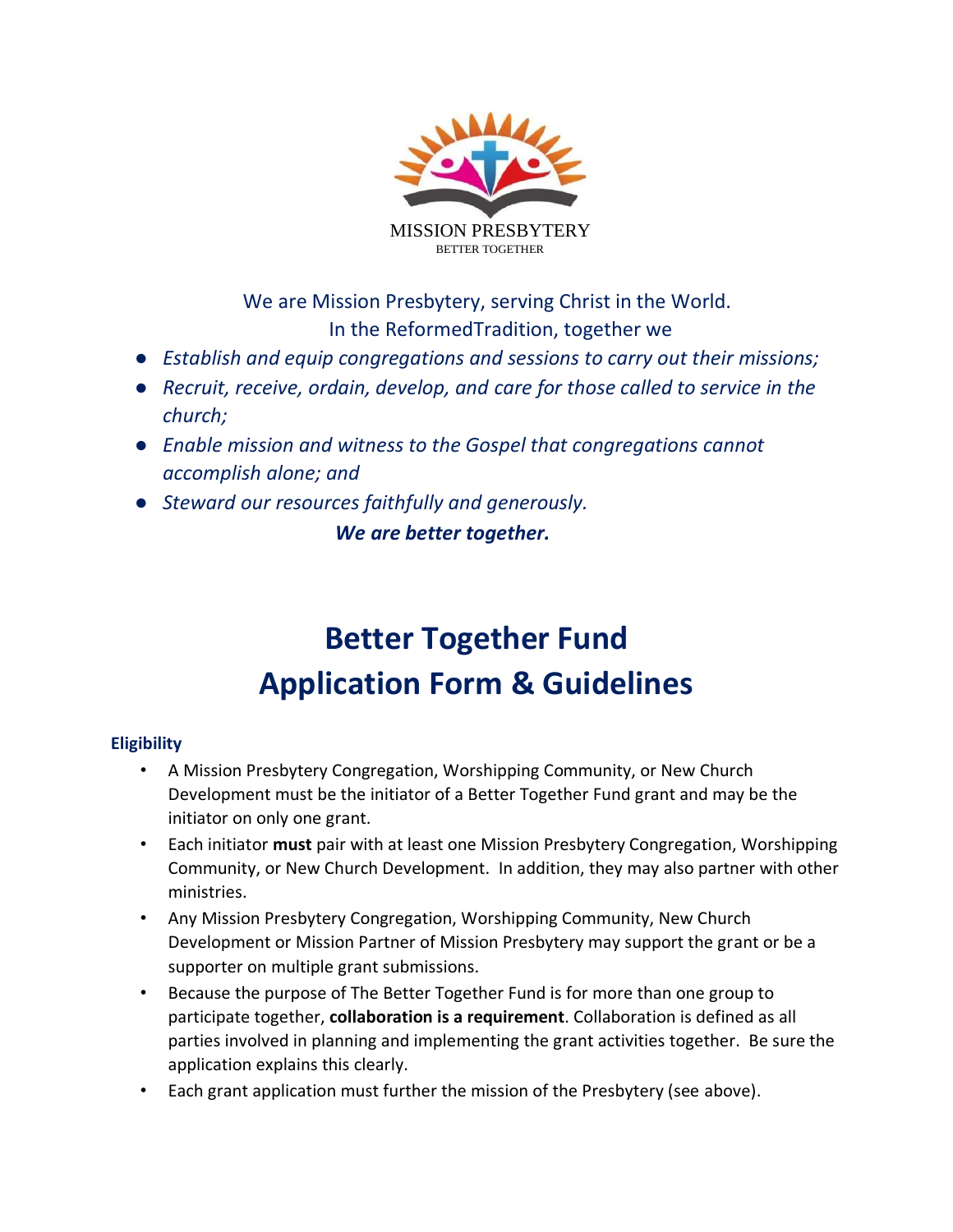- This grant is intended for mission and ministry projects. Applications for capital improvements will not be considered.
- Only grant requests submitted on the "Better Together Fund Application Form" will be considered. See a Microsoft Word application form on the Mission Presbytery website. Click on the Better Together Grants button.
- All grant initiators must secure an endorsement for their requests from one of Mission Presbytery's Committees, preferably one which has an interest in the grant's purpose. The minutes of the Committee's endorsement stating a majority vote support for the proposal must be attached. Applications without a Committee's endorsement will NOT be considered. A list of Mission Presbytery committees is available on this website with links to current chairs, co-chairs and their emails.

# **Submissions**

Complete this application form and submit it by email or US Mail. Applications (the form below, answers to statements and questions, endorsing committee minutes) can be scanned and emailed to **missionpby@missionpby.org**. The three-part application packet (as stated above) may also be sent via US Mail to Mission Presbytery, Attn: Better Together Fund, 7201 Broadway St., Suite 303, San Antonio, TX 78209.

# **Deadline and Notification of Approved and Not-Approved Grant Requests**

At each year's March Presbytery Meeting, the Chair of the Stewardship and Fiscal Oversight Committee will announce to the Presbytery that its Stewardship Team is ready to receive Better Together Fund grant requests. The applications are due by April 15th. Grant approvals and nonapprovals will be communicated prior to the June Presbytery Meeting. Check will be presented at the June Presbytery Meeting or mailed to the recipients if no one collects the check.

#### **Available Funds**

The Better Together Fund functions like an endowment and the interest earned, approximately \$58,000 per will be awarded in June, 2022. Applicants should take the annual amount to be awarded into consideration when making a request. Grants are intended to be used in full rather than being added to another ministry's endowment.

#### **Follow-Up Requirements**

Each June, or eleven months after a grant has been made from the Better Together Fund, the Stewardship Team Leader, on behalf of the Stewardship and Fiscal Oversight Committee, will request a report on the completed project. The purpose of the reports is to allow the whole presbytery to celebrate successful projects, so they may be presented as tri-fold displays, power point presentations, or videos that can be shared on the Mission Presbytery website or at MP meetings.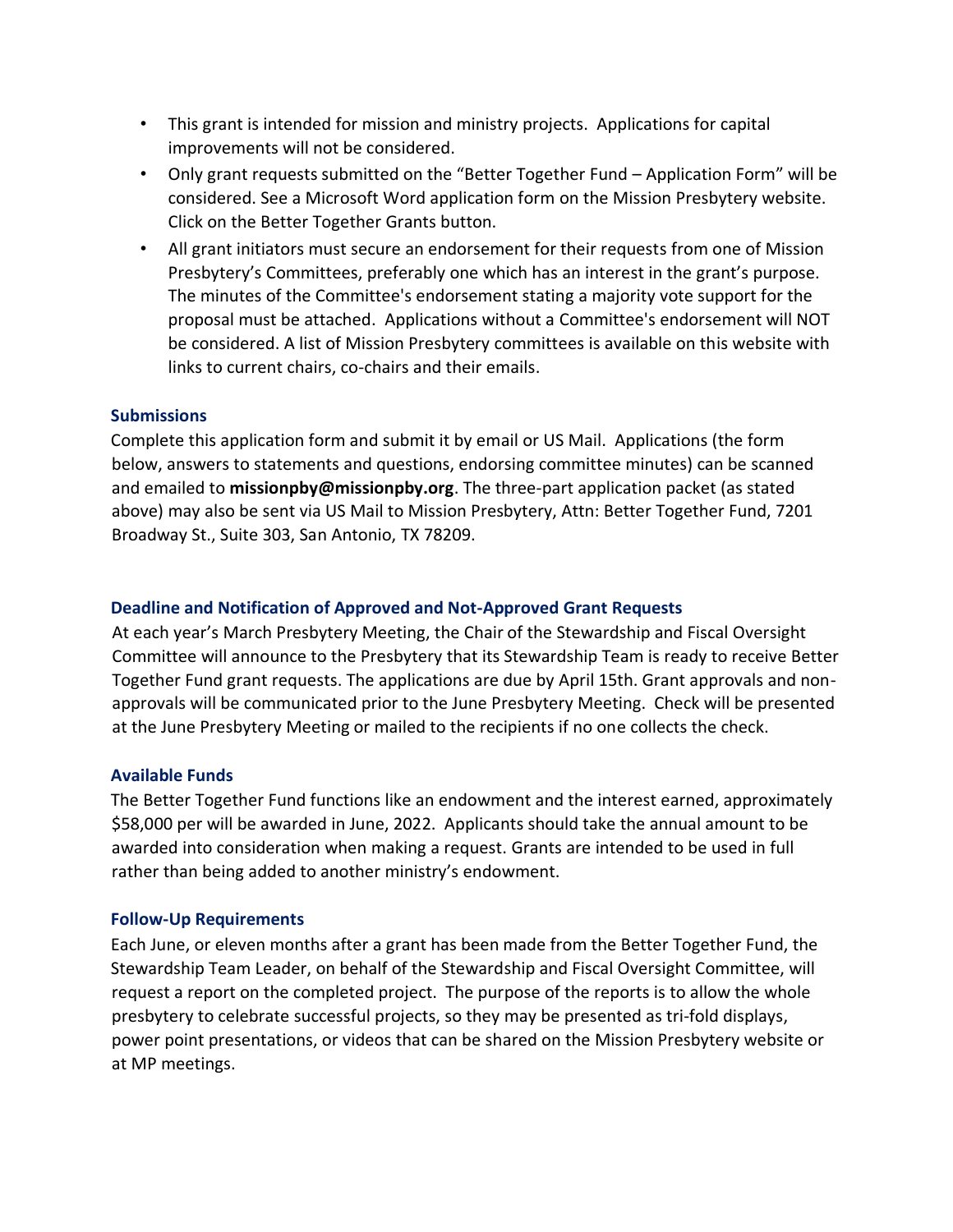

# **Better Together Fund Application**

Please complete this form and submit it by email or US Mail. Also include by email or paper application the answers to the statements and questions following the form and the Mission Presbytery committee minutes endorsing your application. Emails should be sent to **missionpby@missionpby.org**. Paper packets may also be sent by US mail to Mission Presbytery, Attn: Accountant, 7201 Broadway St., Suite 303, San Antonio, TX 78209.

\_\_\_\_\_\_\_\_\_\_\_\_\_\_\_\_\_\_\_\_\_\_\_\_\_\_\_\_\_\_\_\_\_\_\_\_\_\_\_\_\_\_\_\_\_\_\_\_\_\_\_\_\_\_\_\_\_\_\_\_\_\_\_\_\_\_\_\_\_\_\_\_\_\_\_\_

Name of the congregation initiating the grant:

| Name to be used when referring to the grant: |  |
|----------------------------------------------|--|
| <b>Mailing Address:</b>                      |  |
| Physical Address (if different):             |  |
|                                              |  |
|                                              |  |
|                                              |  |